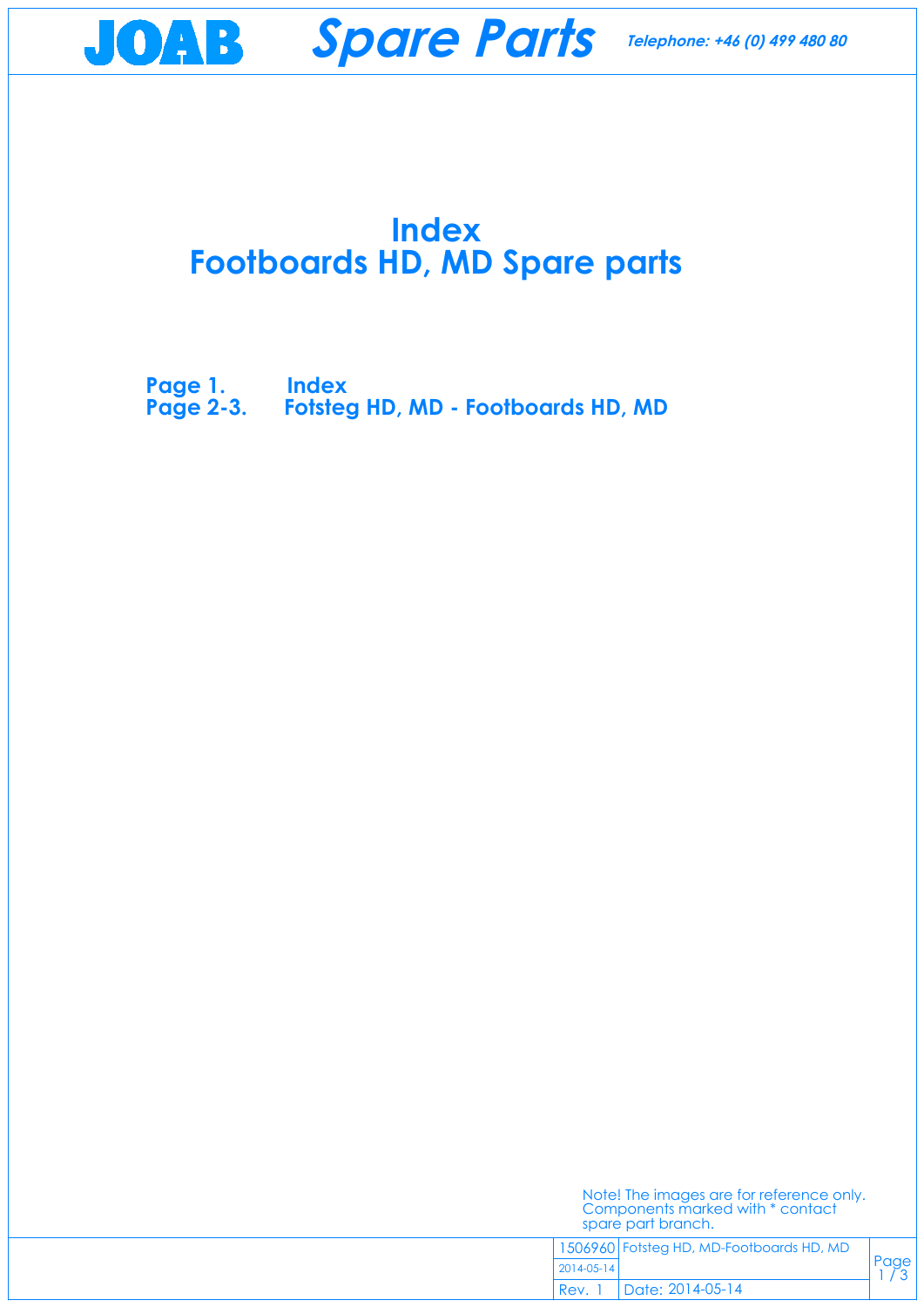## **Fotsteg HD, MD-Footboards HD, MD**

**Spare Parts**

<span id="page-1-0"></span>JOAB